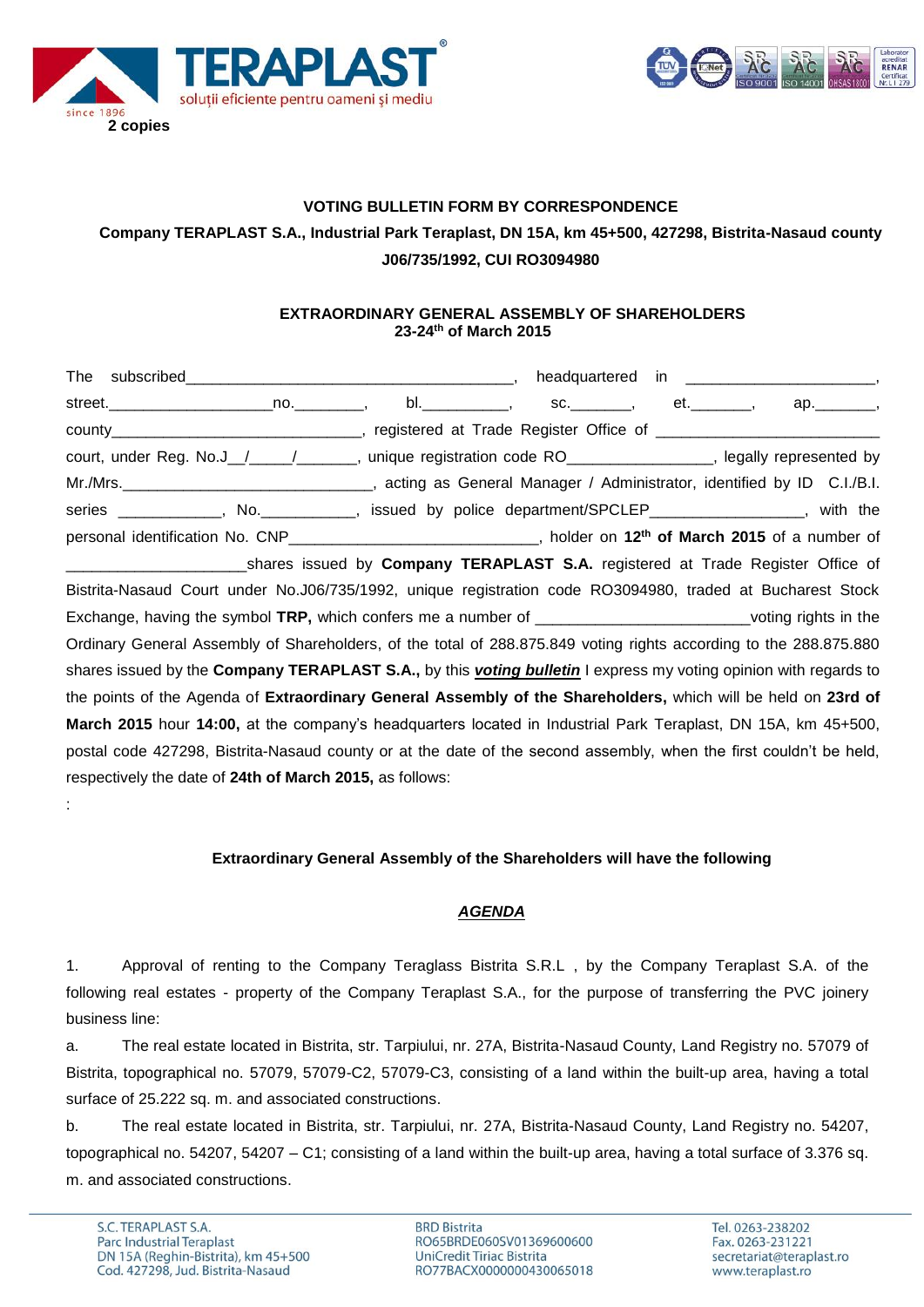



| ≂or | <b>Against</b> | <b>Abstaining</b> |
|-----|----------------|-------------------|
|     |                |                   |
|     |                |                   |

2. Approval of the rental price of the real estate mentioned at item 1 of this convening notice. The rental price suggested by the Board of Directors amounts to EUR 8,840/month, VAT excluded.

| For | <b>Against</b> | <b>Abstaining</b> |
|-----|----------------|-------------------|
|     |                |                   |
|     |                |                   |

3. Approval of the rental period of time for the real estate mentioned at item 1 of this convening notice. The Board of Directors suggests a period of time of 6 (six) years, as of 01.04.2015.

| For | <b>Against</b> | Abstaining |
|-----|----------------|------------|
|     |                |            |
|     |                |            |

4. Approval of transferring to Company Teraglass Bistrita S.R.L, at the same time with renting the real estate mentioned at item 1 of this convening notice, of the entire activity corresponding to the PVC joinery business line (including the personnel transfer, pursuant to art. 173 of the Labour Code).

| For | <b>Against</b> | Abstaining |
|-----|----------------|------------|
|     |                |            |
|     |                |            |

5. In order to transfer the PVC joinery business line to Teraglass Bistrita S.R.L., approval of selling the equipment / assets corresponding to such business line.

| <b>Against</b> | <b>Abstaining</b> |
|----------------|-------------------|
|                |                   |
|                |                   |

6. Approval of the sales price of the equipment mentioned at item 5 of this convening notice. The sales price suggested by the Board of Directors amounts to RON 3,800,000, plus the value of the equipments to be commissioned up to the date of the business line transfer (respectively 1<sup>st</sup> April 2015), amounting to maximum EUR 200,000. The Board of Directors suggests that the payment of the equipment price to be done in 60 equal instalments, as of 01.04.2016.

| For | <b>Against</b> | Abstaining |
|-----|----------------|------------|
|     |                |            |
|     |                |            |

7. Approval that the transfer of the ownership of property over the assets mentioned in item 5 of this convening notice to be performed exclusively on the date the price is fully paid by the Buyer, Teraglass Bistrita S.R.L. It is proposed that the risk related to the sold assets to be transferred from the Seller to the Buyer on the date the sales

.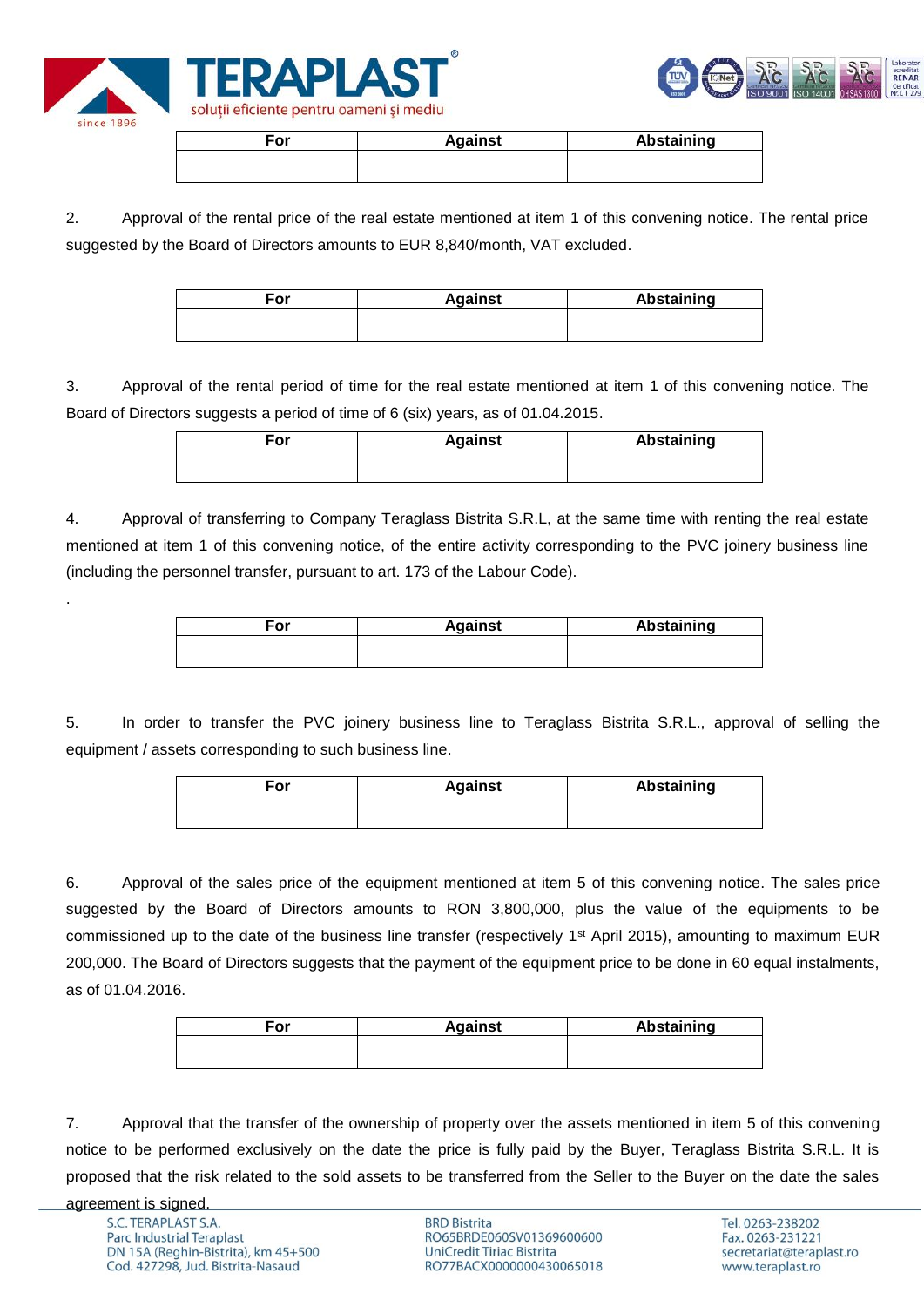



| <b>Against</b> | <b>Abstaining</b> |
|----------------|-------------------|
|                |                   |
|                |                   |

8. Approval that the activity of the PVC joinery business line at the Company Teraglass Bistrita S.R.L. premises, to begin on 1st of April 2015 (as of the second quarter of 2015).

| For | <b>Against</b> | Abstaining |
|-----|----------------|------------|
|     |                |            |

9. Approval of a loan granted to the Company Teraglass Bistrita SRL, amounting to maximum RON 2,850,000, based on a loan agreement with successive drawdowns, in order to sustain the activity of the Company Teraglass Bistrita Srl. The loan shall generate interest, according to the reference interest of BNR /National Bank of Romania/ .

| For | <b>Against</b> | Abstaining |
|-----|----------------|------------|
|     |                |            |

10. Mandating the Board of Directors to negotiate and approve the transfer to the Company Teraglass Bistrita S.R.L. of the raw material stocks, the finished products, the advertising materials needed for continuing the activity of the PVC joinery business line.

| For | <b>Against</b> | Abstaining |
|-----|----------------|------------|
|     |                |            |
|     |                |            |

11. Mandating Mr. Alexandru Stanean – General Manager, and Mrs. Edit-Eniko Orban – Financial Manager to negotiate the contracting terms and conditions, and to sign for and on behalf of the Company the rental agreement for the real estate mentioned at item 1, the sales agreement of the equipment / assets mentioned at item 5, as well as any documents necessary to carry out the decision of the Extraordinary General Assembly of the Shareholders, that is to be adopted.

| For | <b>Against</b> | <b>Abstaining</b> |
|-----|----------------|-------------------|
|     |                |                   |
|     |                |                   |

12. Approval of the full coverage of the losses reported in the previous years, amounting to RON 44,952,911, by using the reserves constituted for share capital adjustments and share premiums.

| For | <b>Against</b> | Abstaining |
|-----|----------------|------------|
|     |                |            |
|     |                |            |

13. Appointing the registration date when shareholders affected by the decisions adopted by the Extraordinary General Assembly of the Shareholders shall be identified. The Board of Directors suggests the date of **08th April 2015.**

| ∃or | <b>Against</b> | Abstaining |
|-----|----------------|------------|
|     |                |            |

**BRD Bistrita** RO65BRDE060SV01369600600 **UniCredit Tiriac Bistrita** RO77BACX0000000430065018